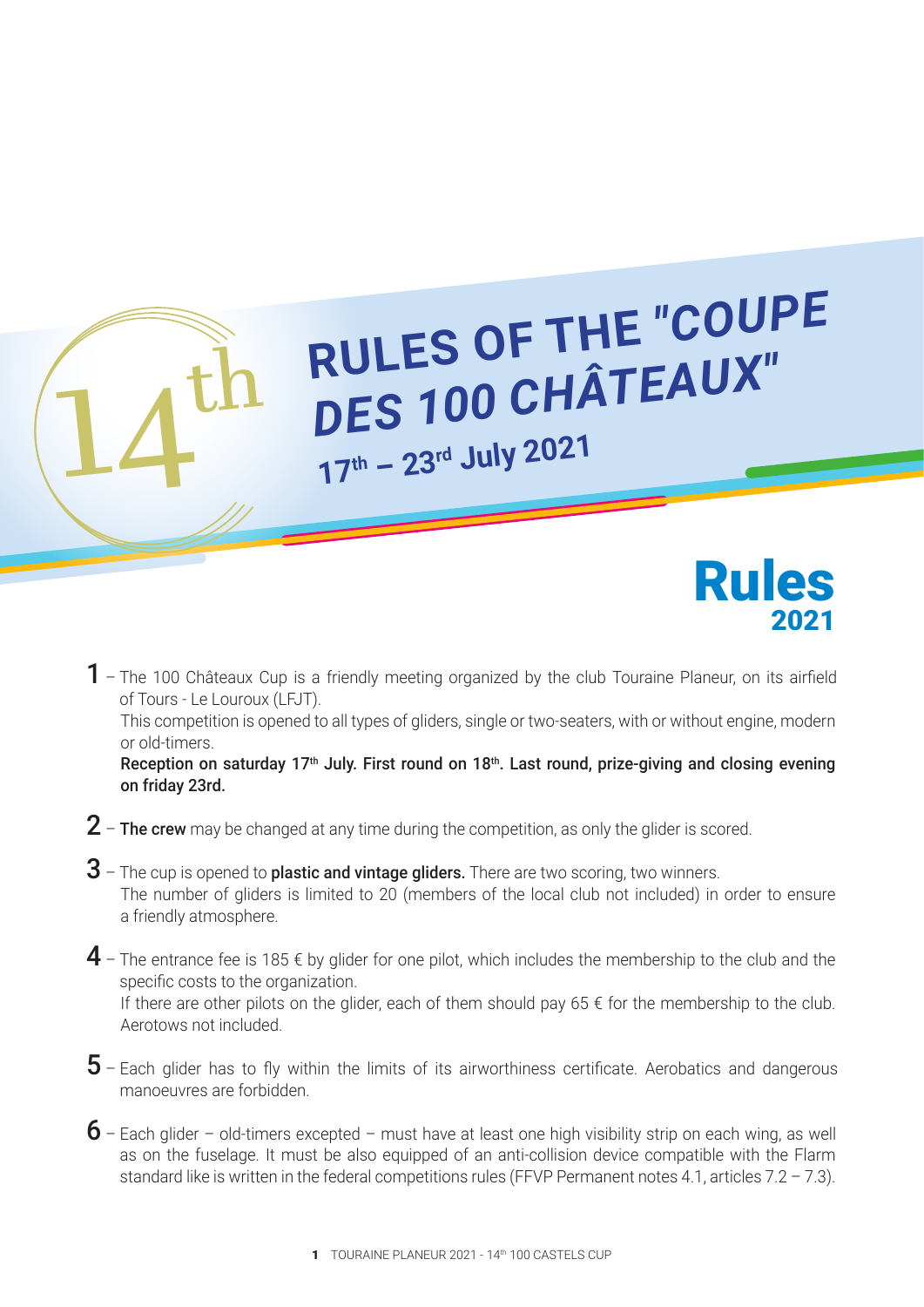## Rules 2021

- $7$  All pilots in charge must have a valid license to fly gliders, a license-insurance of the FFVP (Fédération Française de Vol en Planeur) and the glider must be insured for third party liability. The licence-insurance can be purchased in the club office, the cost is 48  $\epsilon$ . Each pilot is totally responsible for the flight or any incident or accident resulting from the use of the glider on the ground as well as in the air.
- $8$  Taking off : the gliders will be aerotowed or winched from the airfield at Le Louroux. Self launch gliders will pay a 12  $\epsilon$  local tax per day they will fly. The total weight of the glider may not exceed 750 kg.
- 9 Launch time will be given during the briefing every morning.

The gliders will be positioned beginning by the last rows.

The two-seater gliders will be parked on the back rows, for maximum runway length to ensure a successful launch.

Other gliders will be placed before the two-seater gliders, without compulsory order. The organizer may impose a placement order in the event of breaches of courtesy.

Old-timers will take-off when they wish, but before or after the modern gliders. (The organisers may change this last item if old-timers are many).

 $10$  – The opening of the "gate", considered as the start of the task, will occur 15 minutes after the take-off of the last aerotowed glider.

The gate is a 10 km radius circle around Le Louroux airfield.

Waiting for the opening of the gate will not be mandatory for old-timers. (The organisers may change this item if old-timers are many).

The organisers will check if each participant has respected the opening of the gate by checking the IGC file generated by the logger or the FLARM device.

 $11$  – The scores will be based on two criteria : the number of castles that have been "visited" (mandatory), and the number of castles photographed (optional).

1 - to "visit" a castle, one must fly through a 5 km diameter circle centered on the castle.

2 - the competitor can claim a 5 points **bonus** by photographing the castle; to take the photo, he must be positioned in the southern semi circle on the castle, one wing (left or right) must be visible on the picture.

 $12$  – To be eligible for the bonus, the photographs must be taken with a digital camera (not provided by Touraine Planeur) or a smartphone. Each crew will have to provide (if needed) the organisation with the correct connection cable needed for downloading the pictures

The castle must be clearly identifiable in the picture.

Of course, a castle can be "visited" and photographed only once during the competition week.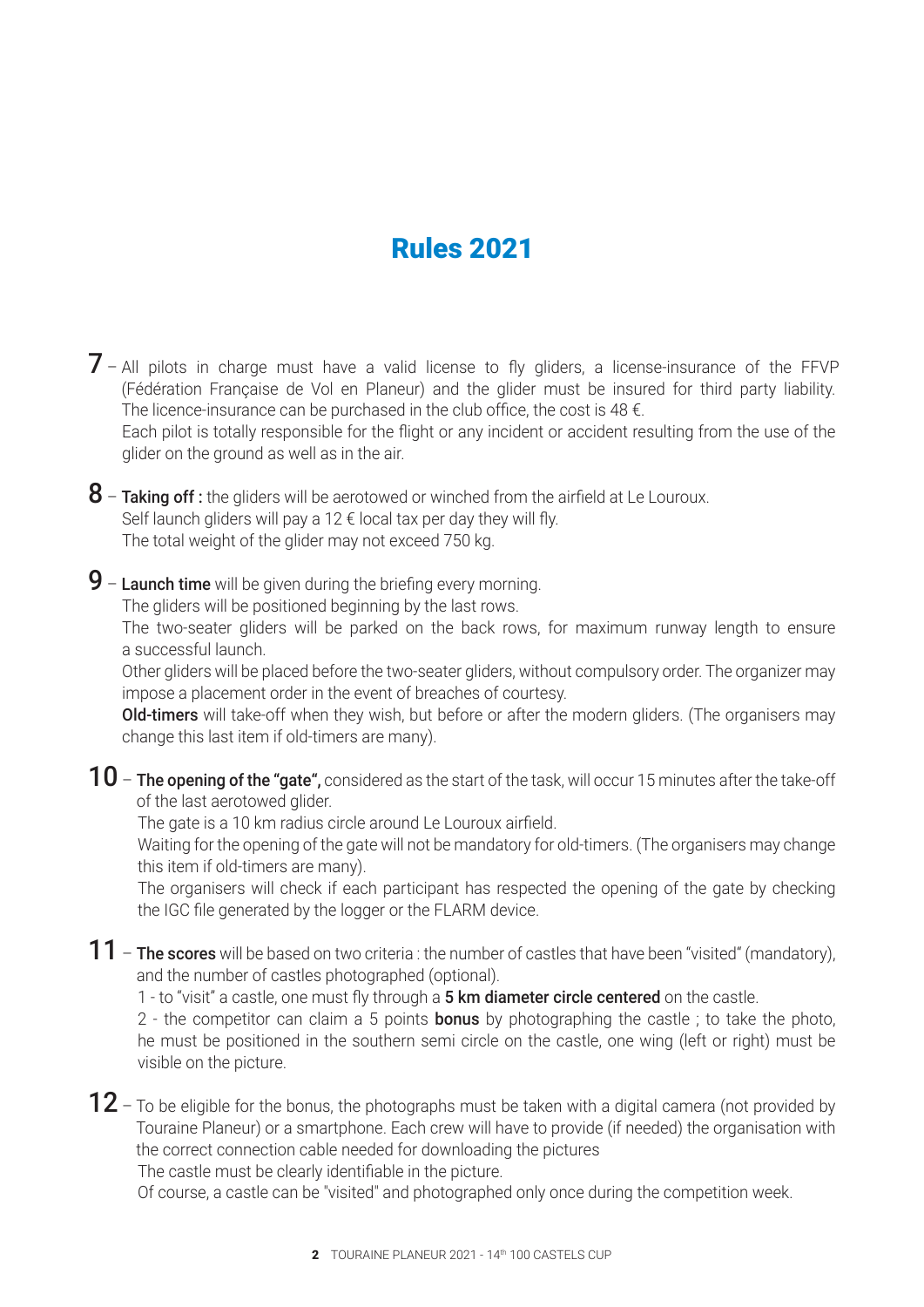## Rules 2021

13 – The list of the 160 castles to be "visited" is on the club website www.touraine-planeur.org. It will be provided also to each glider.

The competitor freely chooses his flight sector.

An additional list of castles close to the airfield will be specifically available for old-timers.

- 14 Each castle provides a number of points as indicated hereunder:
	- up to 50 km : 10 points
	- from 50 to 90 km : 20 points
	- over 90 km : 30 points
	- three "super-bonus", Mont-Saint-Michel, Fort Boyard, and Guédelon : 150 points.
- $15$  The organisation reserves the right to add each day some clues identifying a mystery chateau, village, monument, etc. which is not in the list and which will have a value of 20 points if it is "visited".
- $16$  The total of points will be corrected by the coefficient of the glider as defined by the Netcoupe. A reduction coefficient of 0,8 will be used for two-seaters with two pilots on board.
- 17 Each daily sequence of pictures will start with a picture of the glider registration and will end with a picture of the list of the castles which have been photographed during the flight. The pilot will sort out his pictures and present only one picture per castle to the organizer. The daily list of castles will be written in the same sequence as the pictures. Each competitor is the owner of the photos taken and will have to respect the applicable rules regarding image copywright.
- $18$  In case of out-landing or the use of the engine, only the pictures taken before the landing or the use of the engine will be taken into account. In this case the number of points of the day will be divided by 2. For the glider equipped with an engine, the logger must record the engine noise.
- 19 Beside the Coupe des Cent Châteaux, a prize for **the best picture** of a castle taken during a flight (camera not necessary fixed, free angle of view), and a prize for the most beautiful **out-landing picture** will be awarded by a competent jury.
- $20$  The competition is placed under the authority of the competition director who has been appointed by the president of Touraine Planeur. The director will use his / her prerogatives following the rules of the federal competitions (FFVP permanent notes 4.1, article 3).